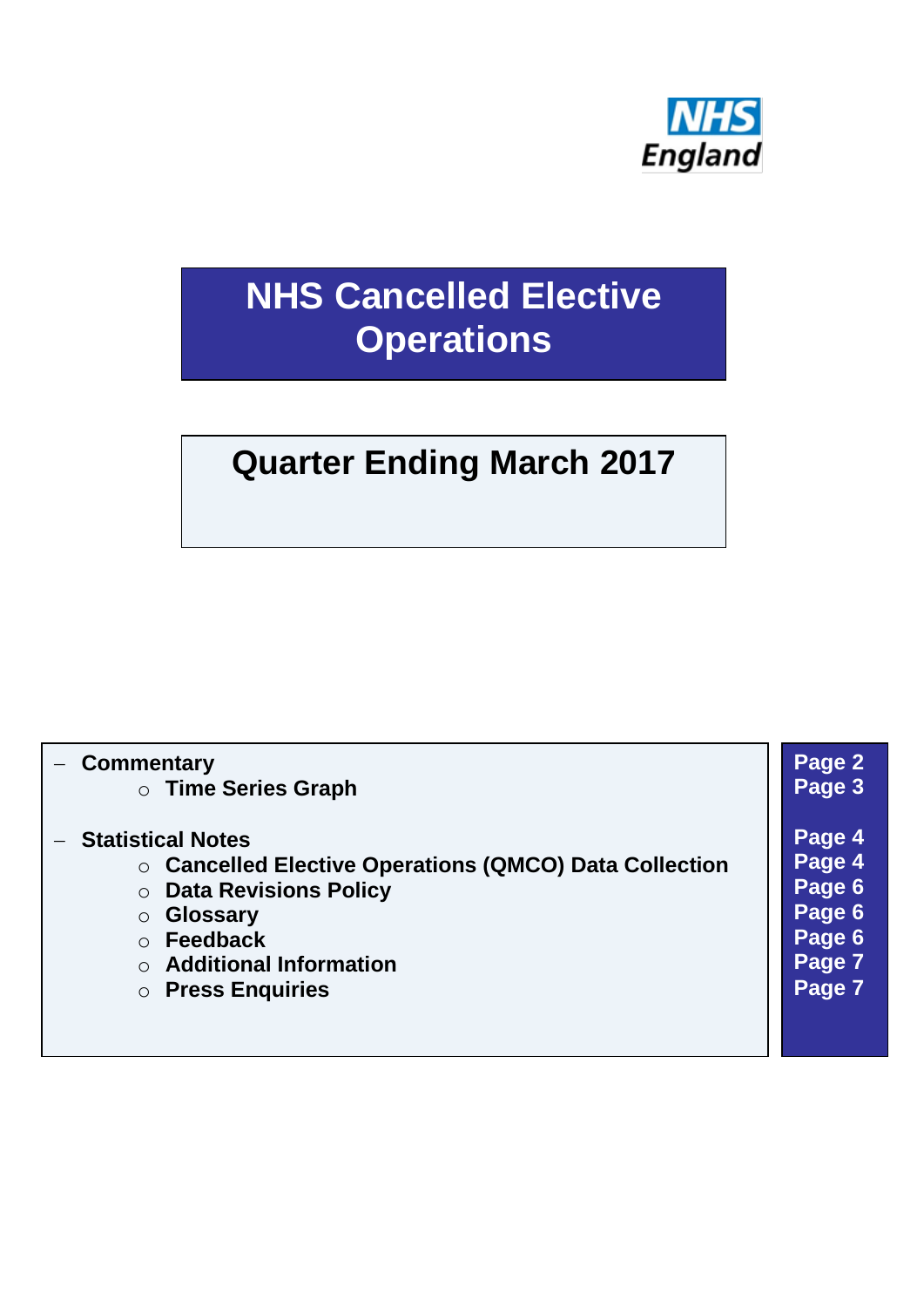## **Commentary**

This release covers NHS cancelled elective operations in England, during the quarter ending 31<sup>st</sup> March 2017.

The main points from the latest release are:

- During the quarter ending 31st March 2017, 21,219 operations were cancelled at the last minute for non-clinical reasons by NHS providers. In the same period in 2015/16, there were 23,352 cancelled operations.
- Cancelled operations during the quarter represented 1.1% of all elective activity, which is a decrease compared to the corresponding percentage in the same period in 2015/16.
- Of these cancellations 1,668 (7.9%) of patients were not treated within 28 days of a cancellation. In the same period in 2015/16, 1,864 (8.0%) of patients were not treated within 28 days.

#### **Table 1: A summary of the above results in comparison with last quarter and the same period in 2015/16.**

<span id="page-1-0"></span>

| <b>Quarter ending</b>                 | <b>Mar 2016</b> | <b>Dec 2016</b> | <b>Mar 2017</b> |
|---------------------------------------|-----------------|-----------------|-----------------|
| <b>Total Elective activity</b>        | 1,949,773       | 1,986,699       | 2,012,947       |
| <b>Breaches</b>                       | 1,864           | 1,550           | 1,668           |
| <b>Cancelled Elective operations</b>  | 23,352          | 21,247          | 21,219          |
| Breaches as % of cancellations        | 8.0%            | 7.3%            | 7.9%            |
| Cancellations as % of total activity. | 1.2%            | 1.1%            | 1.1%            |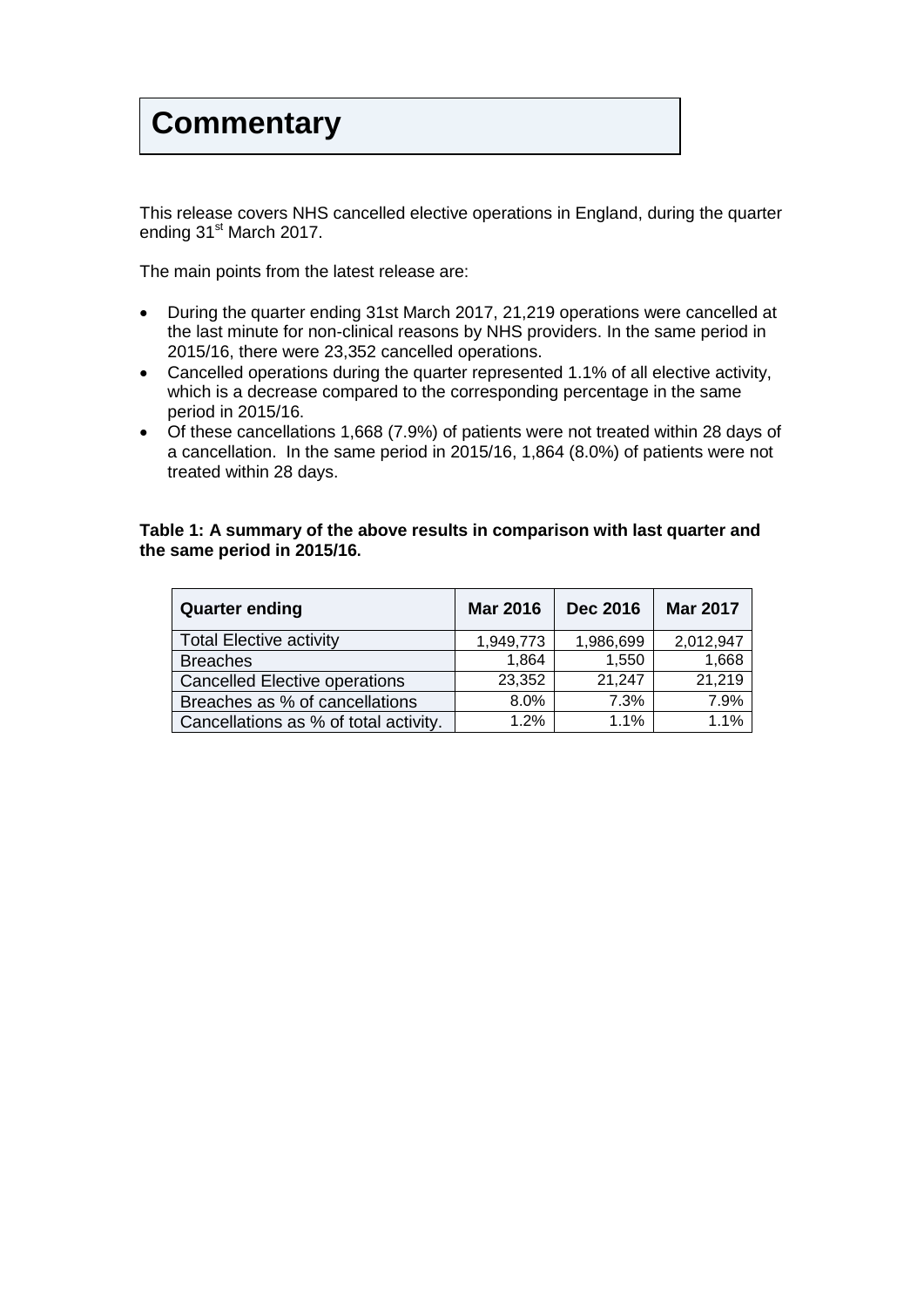

#### <span id="page-2-0"></span>**Figure 1: Time series of breach and cancellation rates.**

The data for Figure  $1^1$  (a national time series) and other full tables by provider and region are available here:

[http://www.england.nhs.uk/statistics/cancelled-elective-operations/cancelled-ops](http://www.england.nhs.uk/statistics/cancelled-elective-operations/cancelled-ops-data/)[data/](http://www.england.nhs.uk/statistics/cancelled-elective-operations/cancelled-ops-data/)

#### **Q3 2016/17**

1

Revisions were made for:

Dartford and Gravesham Trust Northampton General Hospital NHS Trust Pennine Acute Hospitals NHS Trust South Tees Hospitals NHS Foundation Trust

 $<sup>1</sup>$  Data has been revised: see Table 2-3 for more details</sup>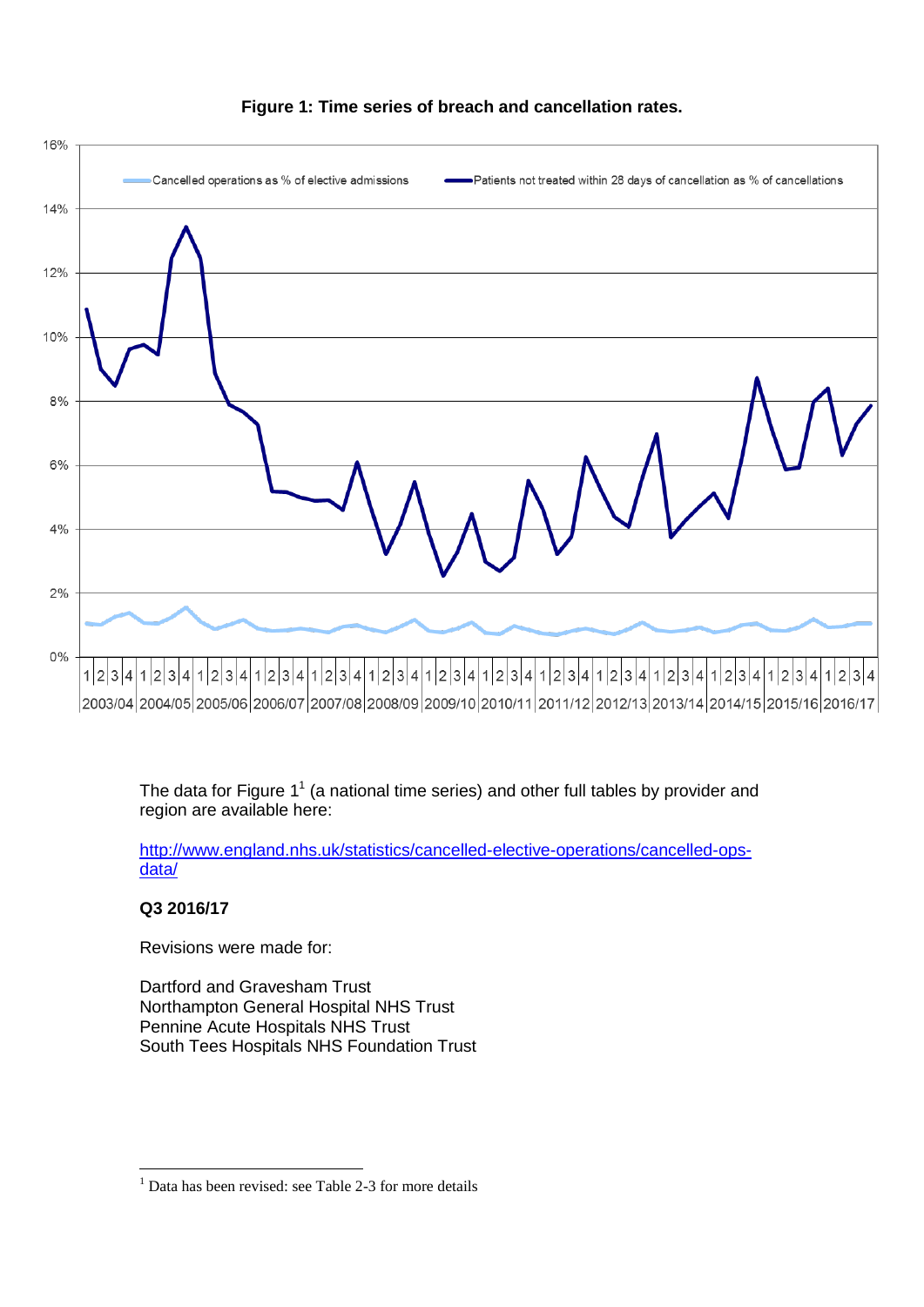#### **Table 2: A summary of the effect the revisions had on the Q3 2016/17 data**

| <b>Quarter ending December</b><br>2016   | <b>Before</b><br><b>Revisions</b> | <b>Revised</b><br><b>Figures</b> | <b>Difference</b> |
|------------------------------------------|-----------------------------------|----------------------------------|-------------------|
| <b>Cancelled Elective</b>                | 21,249                            | 21,247                           | $-2$              |
| operations                               |                                   |                                  |                   |
| <b>Breaches</b>                          | 1,551                             | 1,550                            | -1                |
| <b>Total Elective activity</b>           | 1,986,669                         | 1,986,699                        | 0                 |
| Cancellations as % of total<br>activity. | 1,1%                              | 1.1%                             |                   |
| Breaches as % of<br>cancellations        | 7.3%                              | 7.3%                             |                   |

#### **Q2 2016/17**

Revisions were made for:

Taunton and Somerset NHS Foundation Trust The Queen Elizabeth Hospital, King's Lynn, NHS Foundation Trust

#### **Table 3: A summary of the effect the revisions had on the Q2 2016/17 data**

| <b>Quarter ending September</b><br>2016 | <b>Before</b><br><b>Revisions</b> | <b>Revised</b><br><b>Figures</b> | <b>Difference</b> |
|-----------------------------------------|-----------------------------------|----------------------------------|-------------------|
| <b>Cancelled Elective</b>               | 19,399                            | 19,446                           | 47                |
| operations                              |                                   |                                  |                   |
| <b>Breaches</b>                         | 1,229                             | 1,228                            | -1                |
| <b>Total Elective activity</b>          | 2,002,919                         | 2,002,919                        | 0                 |
| Cancellations as % of total             | 1.0%                              | 1.0%                             |                   |
| activity.                               |                                   |                                  |                   |
| Breaches as % of                        | 6.3%                              | 6.3%                             |                   |
| cancellations                           |                                   |                                  |                   |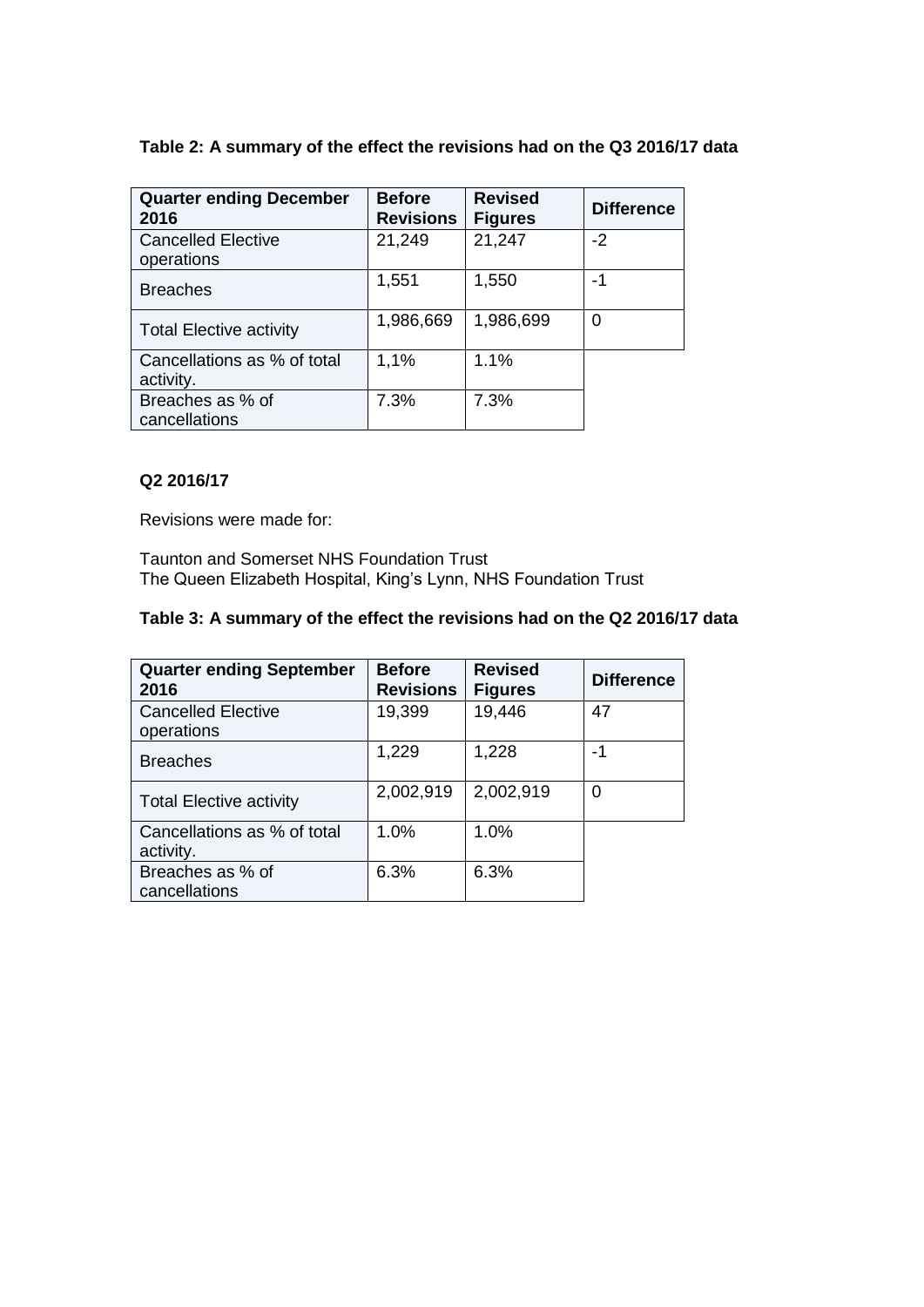## <span id="page-4-1"></span><span id="page-4-0"></span>**1. Cancelled Elective Operations (QMCO) Data Collection**

This publication no longer has National Statistics status. We are undertaking a Continuing Compliance Check with the UK Statistics Authority in order to determine the areas requiring further development in order that the statistics can resume National Statistics status.

Cancelled elective operation data is signed off locally and then supplied to NHS England by NHS providers (NHS Trusts and other providers). This report presents a summary of the number of last minute cancelled operations for non-clinical reasons and, of those, the number subsequently re-admitted within 28 days, during the quarter.

The elective cancelled operations standard is a pledge in the Handbook to the NHS Constitution which states "all patients who have operations cancelled, on or after the day of admission (including the day of surgery), for non-clinical reasons to be offered another binding date within 28 days, or the patient's treatment to be funded at the time and hospital of the patient's choice."

The NHS Constitution contains pledges which the NHS is committed to achieve. Pledges go above and beyond legal rights. This means that they are not legally binding, but represent a commitment by the NHS to provide high-quality services.

#### **Data availability**

Data has been published since Q1 2003-04 in the current format as a Provider collection. Prior to this it was collected and published as part of the QMPC return from Q1 1996-97.

The data is published quarterly to a pre-announced timetable. Publication occurs on the second Friday of the month, around 6 weeks after the end of the reference quarter.

#### **Data Collection**

NHS England compiles quarterly data from a return (QMCO) collected from all NHS providers of elective operations via Unify2, the standard online tool for the collection and sharing of NHS performance data. Validation checks are applied to the data. Queries arising from the validation checks are raised with data providers. Trusts are then able to resubmit data or provide NSH England with further explanation of the figures.

The information provides a total of the number of last minute elective operations cancelled for non-clinical reason and the number of patients not treated within 28 days of a last minute elective cancellation (breaches). Breaches are counted at the point in which they occur, i.e. if after 28 days of a last minute cancellation the patient has not been treated then the breach should be recorded.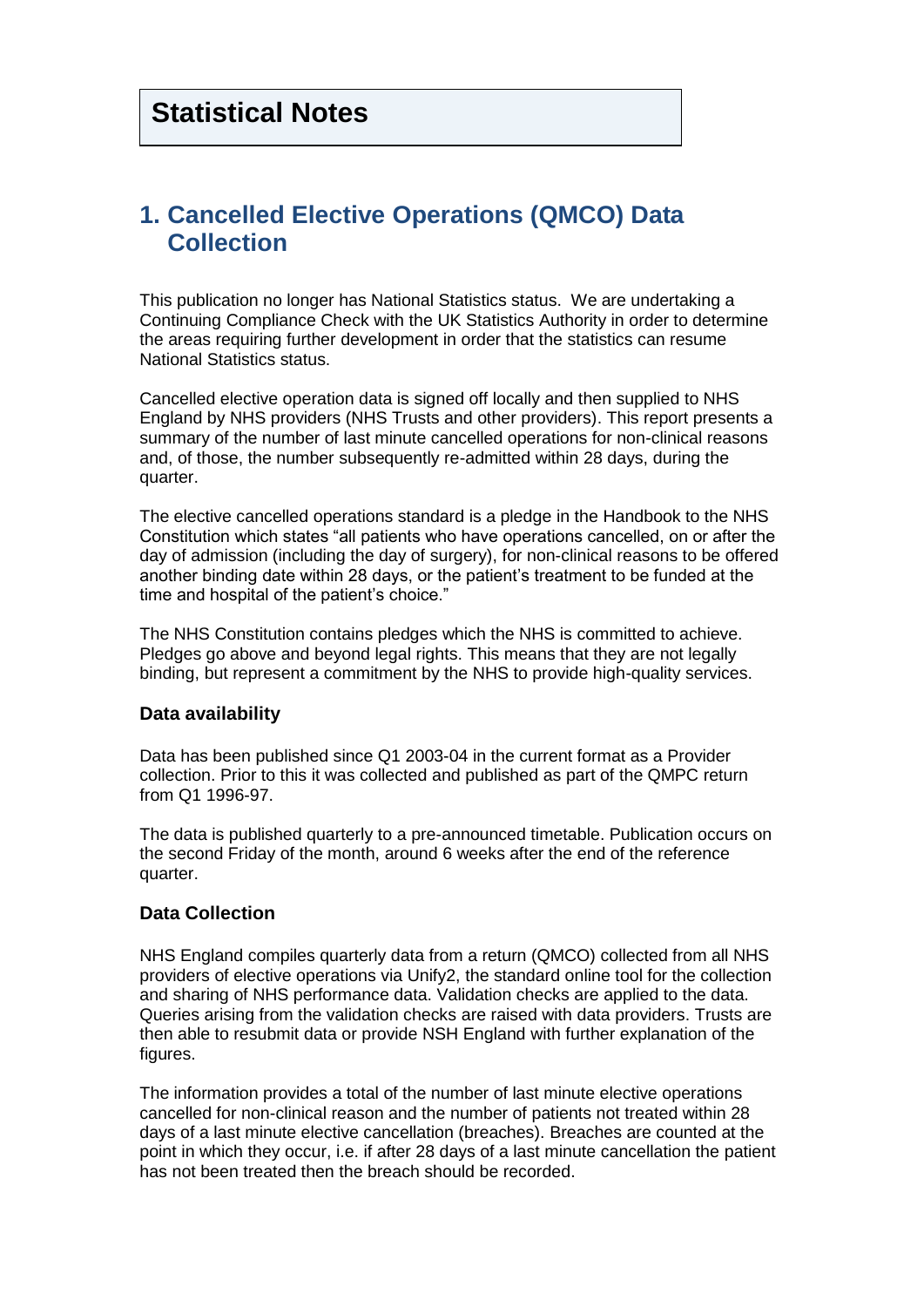The quarter's figures are presented in Excel, PDF and Comma Separate Values (CSV) file formats.

#### **Data Quality**

This collection is a census so we aim to have a complete return, with data from all Providers. Any exceptions to this are noted. To minimise the risk of definitions being interpreted incorrectly during the data gathering process, guidance is issued to help aid providers and commissioners. The QMCO guidance can be found here:

<http://www.england.nhs.uk/statistics/cancelled-elective-operations/>

Validation checks are applied to the data. Queries arising from the validation checks are raised with data providers. Trusts and are then able to resubmit data or provide NHS England with further explanation of the figures. We are happy to answer any queries from users in regards to difficulties in interpreting the data.

#### **UK Data Comparison**

Wales

The Welsh office does not routinely publish this data, although some data was published this year in the Programme for Government Annual report:

[http://wales.gov.uk/about/programmeforgov/healthcare/performance?code=TR068&l](http://wales.gov.uk/about/programmeforgov/healthcare/performance?code=TR068&lang=en) [ang=en](http://wales.gov.uk/about/programmeforgov/healthcare/performance?code=TR068&lang=en)

#### **Scotland**

The Scottish office does not routinely publish this data. They do however publish data for cancellation by service (not necessarily last minute) which can be found here:

[http://www.isdscotland.org/Health-Topics/Waiting-Times/Inpatient-Day-Cases-and-](http://www.isdscotland.org/Health-Topics/Waiting-Times/Inpatient-Day-Cases-and-Outpatients/)[Outpatients/](http://www.isdscotland.org/Health-Topics/Waiting-Times/Inpatient-Day-Cases-and-Outpatients/)

#### Northern Ireland

The Northern Ireland Department of Health, Social Services and Public Safety have published this data in the past. However, this has now been discontinued and in the future only data on cases operated on will be published. The last data published from Northern Ireland on cancelled operations can be found here:

<span id="page-5-0"></span>http://www.dhsspsni.gov.uk/index/statistics/hs-inpatient-day-case-stats-13-14.pdf (page 33)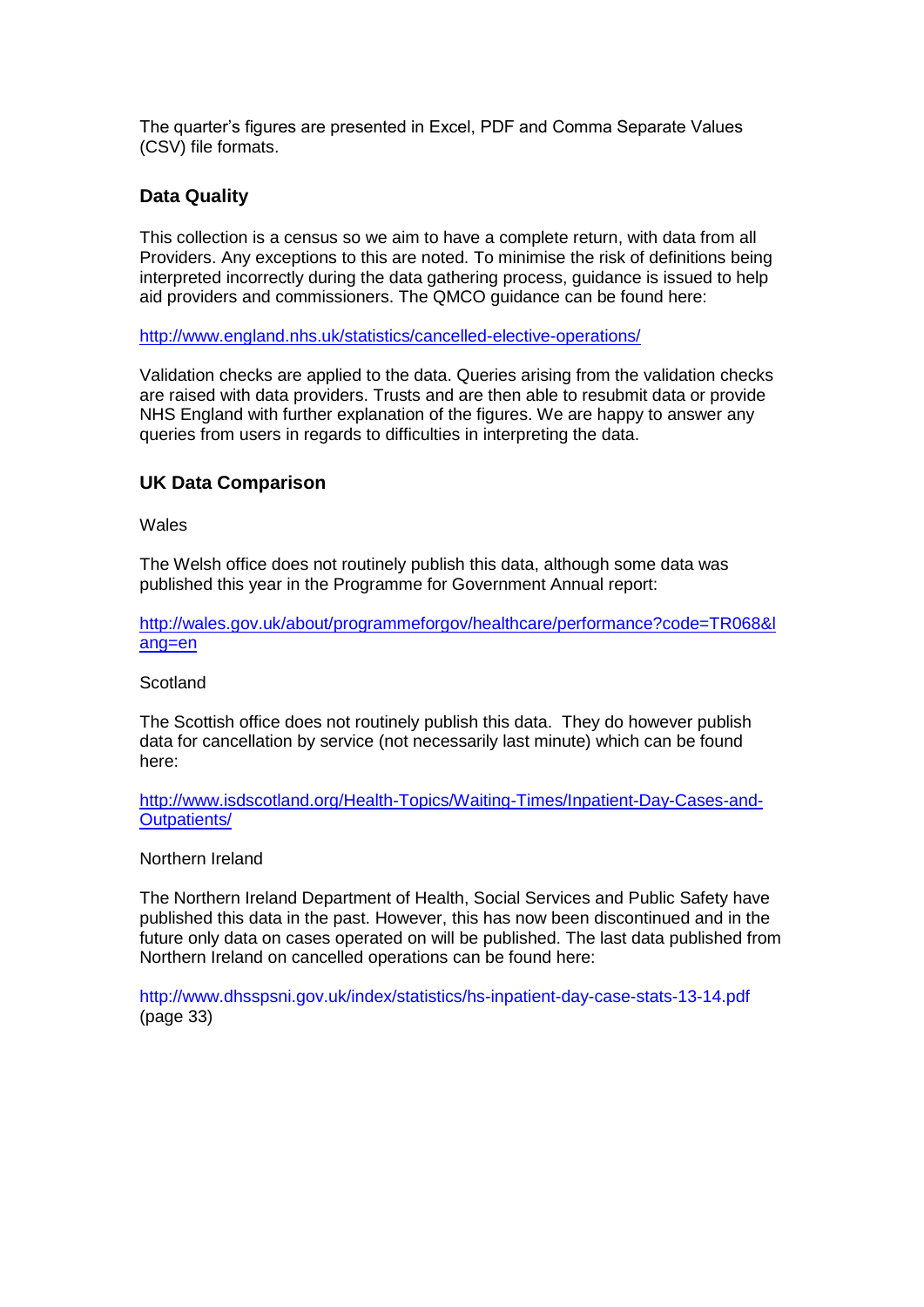## **2. Data Revision Policy**

Revisions to published figures are released on a six-monthly basis and in accordance with the NHS Operations team's revision policy. The revisions policy can be found here:

[http://webarchive.nationalarchives.gov.uk/20130107105354/http://www.dh.gov.uk/pro](http://webarchive.nationalarchives.gov.uk/20130107105354/http:/www.dh.gov.uk/prod_consum_dh/groups/dh_digitalassets/@dh/@en/@ps/@sta/@perf/documents/digitalasset/dh_133692.pdf) [d\\_consum\\_dh/groups/dh\\_digitalassets/@dh/@en/@ps/@sta/@perf/documents/digita](http://webarchive.nationalarchives.gov.uk/20130107105354/http:/www.dh.gov.uk/prod_consum_dh/groups/dh_digitalassets/@dh/@en/@ps/@sta/@perf/documents/digitalasset/dh_133692.pdf) [lasset/dh\\_133692.pdf](http://webarchive.nationalarchives.gov.uk/20130107105354/http:/www.dh.gov.uk/prod_consum_dh/groups/dh_digitalassets/@dh/@en/@ps/@sta/@perf/documents/digitalasset/dh_133692.pdf)

## <span id="page-6-0"></span>**3. Glossary**

#### **Elective Operations**

Operations that are organised in advance.

#### **Provider**

An organisation that provides NHS treatment or care, for example, an NHS Acute Trust, Mental Health Trust, Community Provider, or an Independent Sector Organisation.

#### **Last Minute**

A cancellation is last minute if it occurs after the patient has arrived in hospital or on the day of the operation or surgery.

#### **Non-Clinical**

Some common non-clinical reasons for cancellations by the hospital include:

- ward beds being unavailable;
- surgeon being unavailable;
- emergency cases needing the theatre;
- theatre list over-running;
- equipment failure;
- administrative errors:
- anaesthetists unavailable;
- theatre staff unavailable
- <span id="page-6-1"></span>critical care bed not available.

These examples are based on information from the Modernisation Agency's Theatres Project and do not necessarily cover all non-clinical reasons

## **4. Feedback**

<span id="page-6-2"></span>We welcome feedback on the content and presentation of these statistics and those published on the NHS England website. If anyone has any comments or feedback, then please email [unify2@dh.gsi.gov.uk](mailto:unify2@dh.gsi.gov.uk)